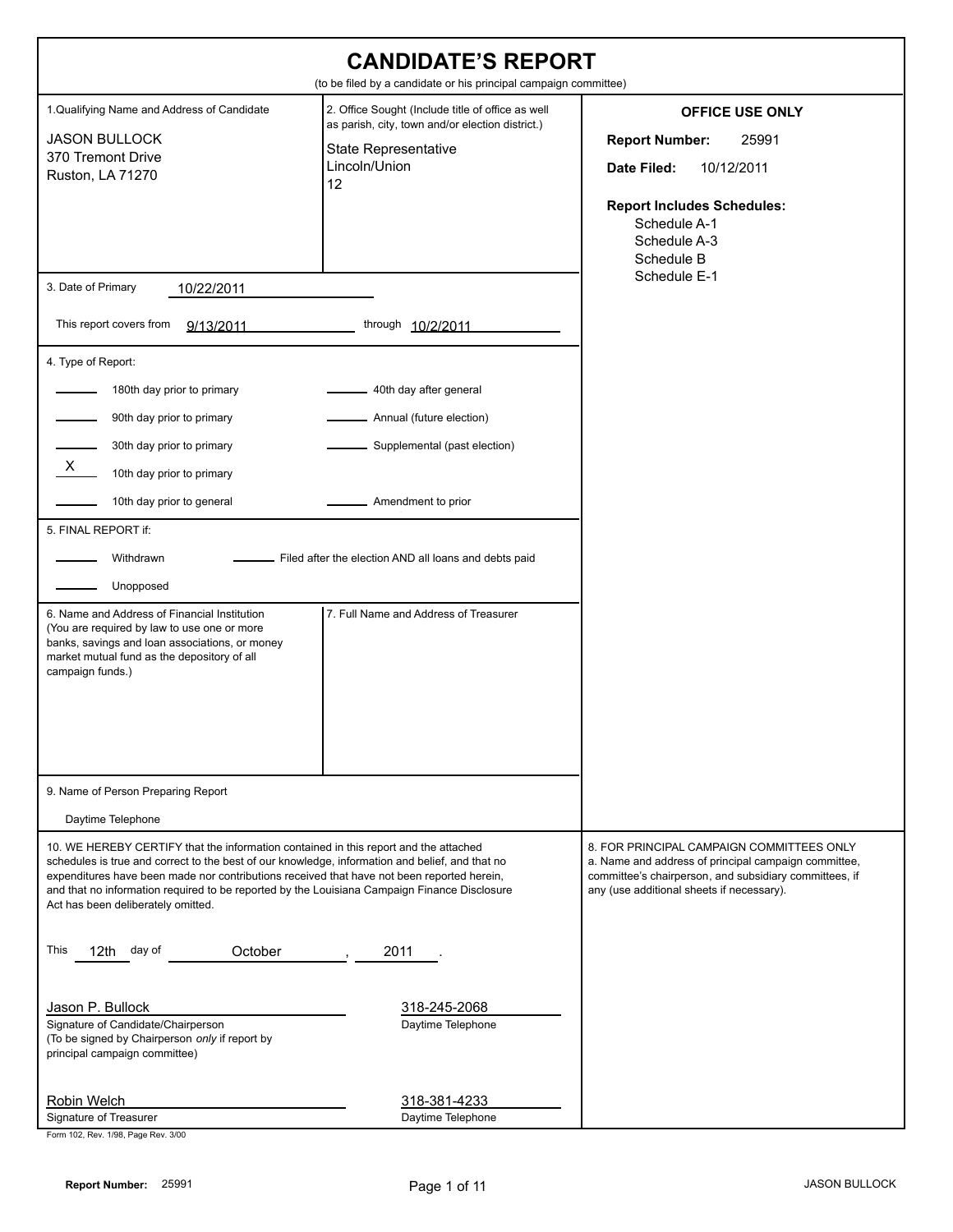#### **SUMMARY PAGE**

| <b>RECEIPTS</b>                                    | <b>This Period</b> |
|----------------------------------------------------|--------------------|
| 1. Contributions (Schedule A-1)                    | \$11,500.00        |
| 2. In-kind Contributions (Schedule A-2)            | \$0.00             |
| 3. Campaign paraphernalia sales of \$25 or less    | \$0.00             |
| 4. <b>TOTAL CONTRIBUTIONS</b> (Lines $1 + 2 +33$ ) | \$11,500.00        |
| 5. Other Receipts (Schedule A-3)                   | \$0.34             |
| 6. Loans Received (Schedule B)                     | \$15,000.00        |
| 7. Loan Repayments Received (Schedule D)           | \$0.00             |
| 8. <b>TOTAL RECEIPTS</b> (Lines $4 + 5 + 6 + 7$ )  | \$26,500.34        |

| <b>DISBURSEMENTS</b>                                    | <b>This Period</b> |  |
|---------------------------------------------------------|--------------------|--|
| 9. Expenditures (Schedule E-1)                          | \$14,758.89        |  |
| 10. Other Disbursements (Schedule E-2)                  | \$0.00             |  |
| 11. Loan Repayments Made (Schedule B)                   | \$0.00             |  |
| 12. Funds Loaned (Schedule D)                           | \$0.00             |  |
| 13. <b>TOTAL DISBURSEMENTS</b> (Lines 9 + 10 + 11 + 12) | \$14,758.89        |  |

| <b>FINANCIAL SUMMARY</b>                                                                                                                            | Amount      |
|-----------------------------------------------------------------------------------------------------------------------------------------------------|-------------|
| 14. Funds on hand at beginning of reporting period<br>(Must equal funds on hand at close from last report or -0- if first report for this election) | \$0.00      |
| 15. Plus total receipts this period<br>(Line 8 above)                                                                                               | \$26,500.34 |
| 16. Less total disbursements this period<br>(Line 13 above)                                                                                         | \$14,758.89 |
| 17. Less in-kind contributions<br>(Line 2 above)                                                                                                    | \$0.00      |
| 18. Funds on hand at close of reporting period                                                                                                      | \$11,741.45 |

Form 102, Rev. 3/98, Page Rev. 3/98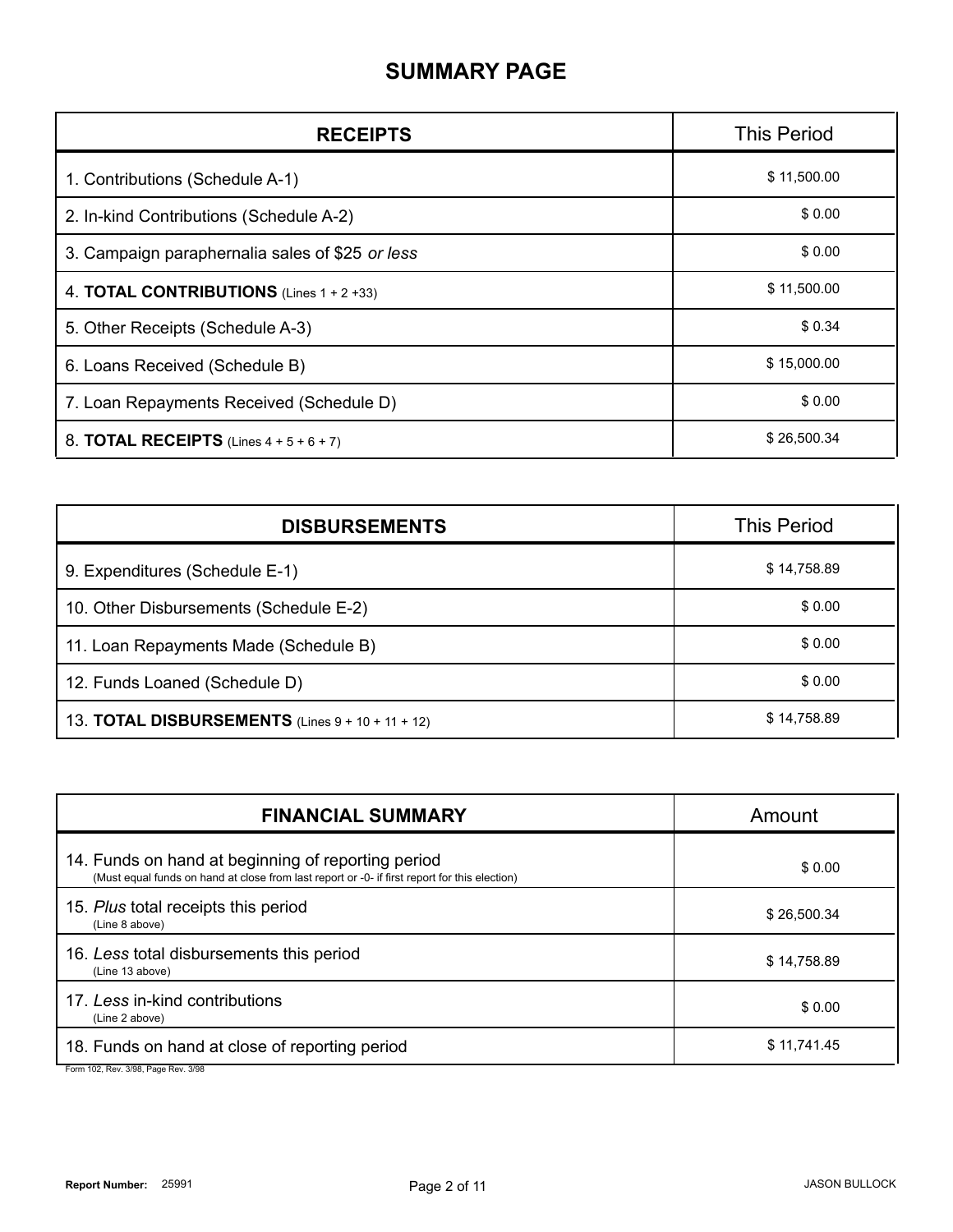#### **SUMMARY PAGE (continued)**

| <b>INVESTMENTS</b>                                                                                                                                             | Amount |
|----------------------------------------------------------------------------------------------------------------------------------------------------------------|--------|
| 19. Of funds on hand at beginning of reporting period (Line 14, above), amount held in<br>investments (i.e., savings accounts, CD's, money market funds, etc.) | \$0.00 |
| 20. Of funds on hand at close of reporting period (Line 18, above), amount held in<br>investments                                                              | \$0.00 |

| <b>FINANCIAL SUMMARY</b>                                                                                                                                                                    | Amount      |
|---------------------------------------------------------------------------------------------------------------------------------------------------------------------------------------------|-------------|
| 21. Candidate's personal funds<br>(Use of personal funds as either a contribution or loan to the campaign should be<br>reported on Schedules A-1 or B.)                                     | \$15,000.00 |
| 22. Contributions received from political committees<br>(From Schedules A-1 and A-2)                                                                                                        | \$0.00      |
| 23. All proceeds from the sale of tickets to fundraising events<br>(Receipts from the sale of tickets are contributions and must also be reported on<br>Schedule A-1.)                      | \$0.00      |
| 24. Proceeds from the sale of campaign paraphernalia<br>(Receipts from the sale of campaign paraphernalia are contributions and must also<br>be reported on Schedule A-1 or Line 3, above.) | \$0.00      |
| 25. Expenditures from petty cash fund<br>(Must also be reported on Schedule E-1.)                                                                                                           | \$0.00      |

#### **NOTICE**

The personal use of campaign funds is prohibited.\* The use of campaign funds must be related to a political campaign or the holding of a public office or party position. However, campaign funds may be used to reimburse a candidate for expenses related to his campaign or office, to pay taxes on the interest earned on campaign funds or to replace articles lost, stolen, or damaged in connection with a campaign.

Excess campaign funds may be returned to contributors on a pro rata basis, given as a charitable contribution as provided in 26 USC 170(c), given to a charitable organization as defined in 26 USC 501(c) (3), expended in support of or opposition to a proposition, political party, or candidacy of any person, or maintained in a segregated fund for use in future political campaigns or activity related to preparing for future candidacy to elective office.

\*The prohibition on the personal use of campaign funds does not apply to campaign funds received prior to July 15, 1988. Form 102, Rev. Rev. 3/98, Page Rev. 3/00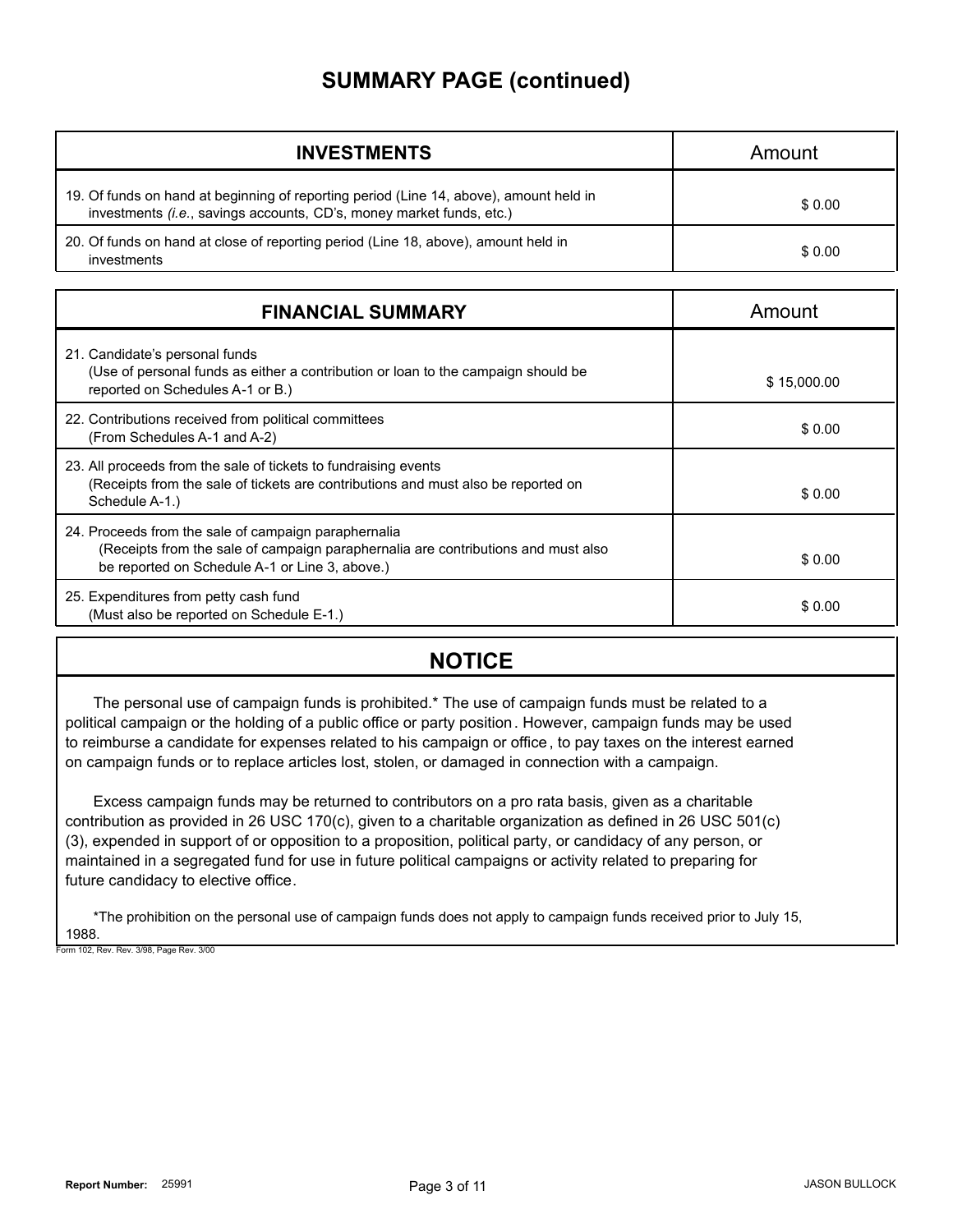# **SCHEDULE A-1: CONTRIBUTIONS (Other than In-Kind Contributions)**

The following information must be provided for all contributors to your campaign during this reporting period, except for in-kind contributions. Information on in-kind contributions is reported on SCHEDULE A-2: IN-KIND CONTRIBUTIONS. In Column 1, check if the contributor is a political committee or a party committee. Any personal funds a candidate contributes to his campaign must be reported on this schedule. Personal funds a candidate *loans* to his campaign should be reported on Schedule B. For anonymous contributions, see SCHEDULE F. Totals and subtotals are *optional*. Completion of totals and subtotals may assist in calculating totals that must be reported on the Summary Page.

| 1. Name and Address of Contributor                                                                                                               | 2. Contributions this Reporting Period |                                                     | 3. Total this Election |
|--------------------------------------------------------------------------------------------------------------------------------------------------|----------------------------------------|-----------------------------------------------------|------------------------|
|                                                                                                                                                  | a. Date(s)                             | b. Amount(s)                                        |                        |
| <b>JPS AVIATION LLC</b><br>5410 Operations Road<br>Monroe, LA 71203                                                                              | 09/20/2011                             | \$2,500.00                                          | \$2,500.00             |
| PARTY COMMITTEE?<br>POLITICAL COMMITTEE?                                                                                                         |                                        |                                                     |                        |
| DR. JOHN L. WARD D.D.S.<br>106 East Mississippi Avenue<br>Ruston, LA 71270                                                                       | 09/28/2011                             | \$500.00                                            | \$500.00               |
| POLITICAL COMMITTEE?<br>PARTY COMMITTEE?                                                                                                         |                                        |                                                     |                        |
| LOUISIANA ASPHALT PAVEMENT ASSOCIATION<br><b>PAC</b><br>P.O. Box 14836<br>Baton Rouge, LA 70898<br>POLITICAL COMMITTEE?<br>PARTY COMMITTEE?      | 09/28/2011                             | \$250.00                                            | \$250.00               |
| LOUISIANA ASSOCIATED GENERAL<br><b>CONTRACTORS CONS</b><br>666 North Street<br>Baton Rouge, LA 70802<br>POLITICAL COMMITTEE?<br>PARTY COMMITTEE? | 09/14/2011                             | \$250.00                                            | \$250.00               |
| LOUISIANA ASSOCIATION OF BUSINESS &<br><b>INDUSTRY</b><br>PO Box 80258<br>Baton Rouge, LA 70898<br>POLITICAL COMMITTEE?<br>PARTY COMMITTEE?      | 09/27/2011                             | \$5,000.00                                          | \$5,000.00             |
| MALONE POLARIS<br>P.O. Box 531<br>Ruston, LA 71273                                                                                               | 09/29/2011                             | \$500.00                                            | \$500.00               |
| PARTY COMMITTEE?<br>POLITICAL COMMITTEE?                                                                                                         |                                        |                                                     |                        |
| 4. SUBTOTAL (this page)                                                                                                                          |                                        | \$9,000.00                                          | N/A                    |
| 5. TOTAL (complete only on last page of this schedule)                                                                                           |                                        |                                                     | N/A                    |
| 6. CONTRIBUTIONS FROM POLITICAL COMMITTEES:                                                                                                      |                                        |                                                     |                        |
| SUBTOTAL (this page)<br>\$5,500.00                                                                                                               |                                        | TOTAL (complete only on last page of this schedule) |                        |

Form 102, Rev. 3/98, Page Rev. 3/98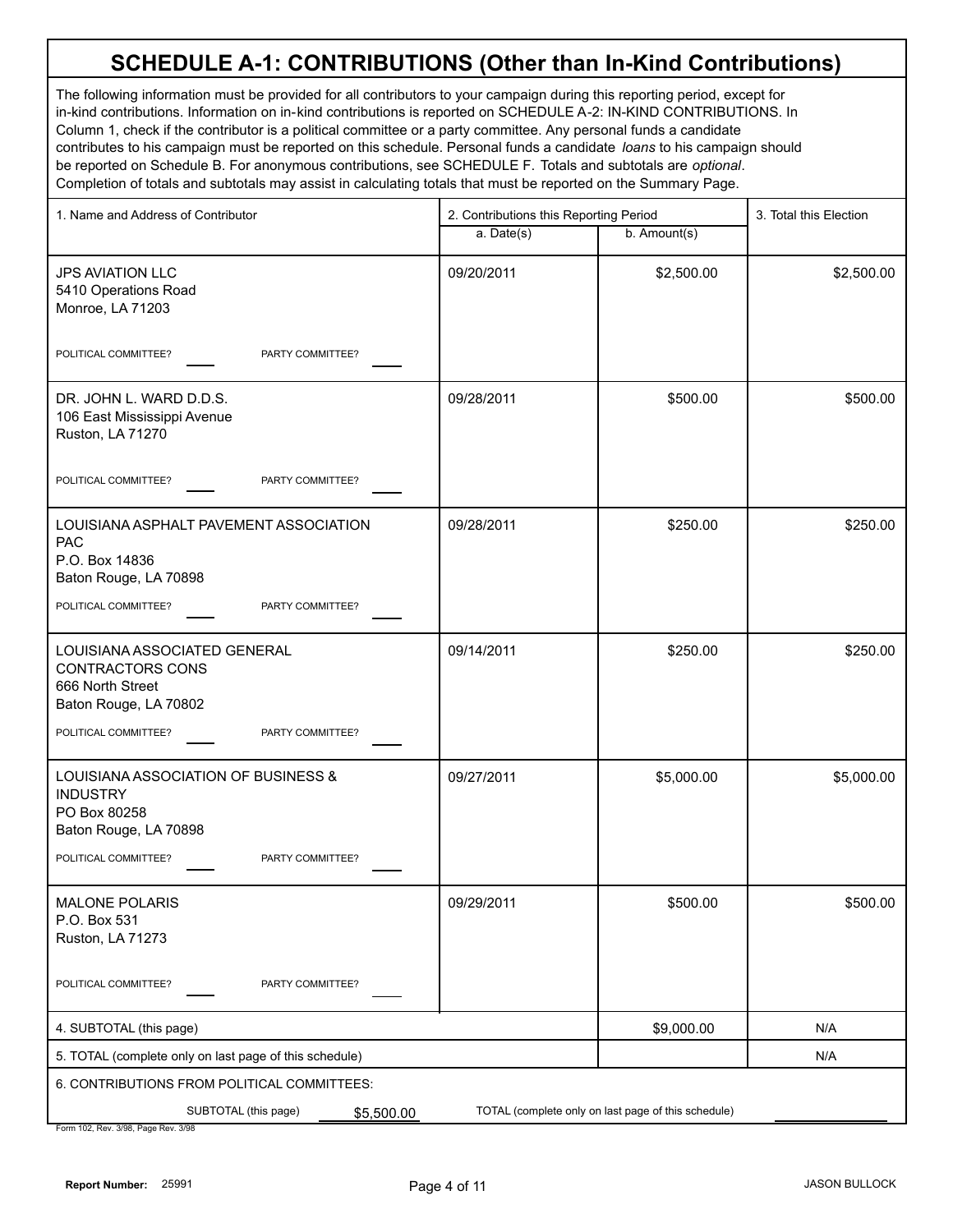# **SCHEDULE A-1: CONTRIBUTIONS (Other than In-Kind Contributions)**

The following information must be provided for all contributors to your campaign during this reporting period, except for in-kind contributions. Information on in-kind contributions is reported on SCHEDULE A-2: IN-KIND CONTRIBUTIONS. In Column 1, check if the contributor is a political committee or a party committee. Any personal funds a candidate contributes to his campaign must be reported on this schedule. Personal funds a candidate *loans* to his campaign should be reported on Schedule B. For anonymous contributions, see SCHEDULE F. Totals and subtotals are *optional*. Completion of totals and subtotals may assist in calculating totals that must be reported on the Summary Page.

| 1. Name and Address of Contributor                                                                        | 2. Contributions this Reporting Period |                                                     | 3. Total this Election |
|-----------------------------------------------------------------------------------------------------------|----------------------------------------|-----------------------------------------------------|------------------------|
|                                                                                                           | a. Date(s)                             | b. Amount(s)                                        |                        |
| ROYCE TONEY CAMPAIGN FUND<br>P.O. Box 536<br>Monroe, LA 71210<br>POLITICAL COMMITTEE?<br>PARTY COMMITTEE? | 09/22/2011                             | \$2,500.00                                          | \$2,500.00             |
| 4. SUBTOTAL (this page)                                                                                   |                                        | \$2,500.00                                          | N/A                    |
| 5. TOTAL (complete only on last page of this schedule)                                                    |                                        | \$11,500.00                                         | N/A                    |
| 6. CONTRIBUTIONS FROM POLITICAL COMMITTEES:                                                               |                                        |                                                     |                        |
| SUBTOTAL (this page)<br>\$0.00<br>Form 102, Rev. 3/98, Page Rev. 3/98                                     |                                        | TOTAL (complete only on last page of this schedule) | \$5,500.00             |
|                                                                                                           |                                        |                                                     |                        |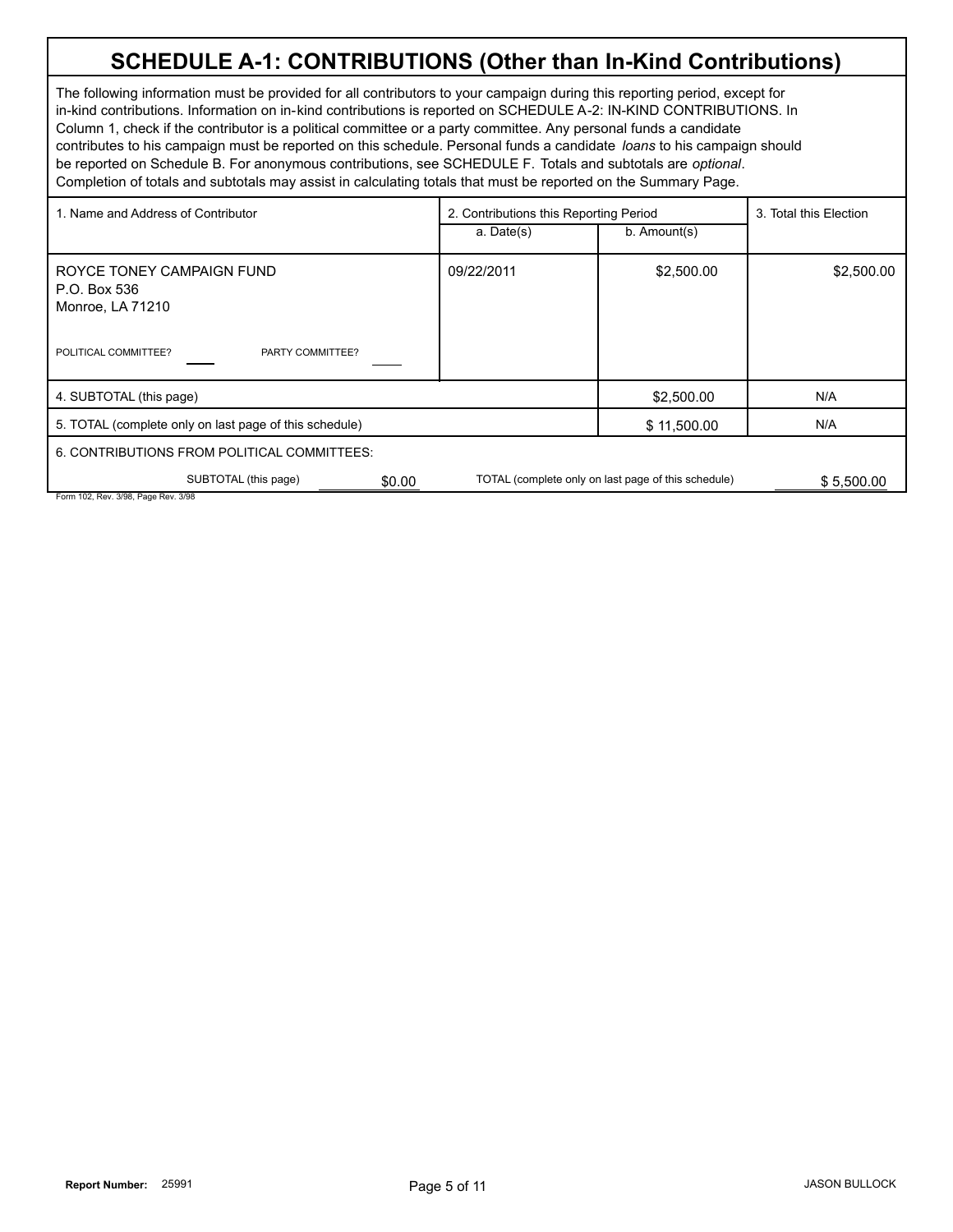### **SCHEDULE A-3: OTHER RECEIPTS**

This schedule is used to report those receipts that are not "contributions"; that is, monies paid to the campaign that are not given for the purpose of supporting, opposing or otherwise influencing the nomination or election of a candidate to public office. Examples include interest or investment income. Receipts should be reported on this schedule only if they have not been reported elsewhere in this report. The explanation of the receipt should state the reason the payment was made to the campaign.

| 1. Name and Address of Source                                | $2.$ Date(s) | 3. Explanation(s)                              | 4. Amount(s) |
|--------------------------------------------------------------|--------------|------------------------------------------------|--------------|
| <b>PAYPAL</b><br>2211 North 1st Street<br>San Jose, CA 95112 | 09/28/2011   | Deposit into Campaign Fundt to test<br>account | \$0.17       |
| <b>PAYPAL</b><br>2211 North 1st Street<br>San Jose, CA 95112 | 09/28/2011   | Deposit into account to test it                | \$0.17       |
| 5. Total OTHER RECEIPTS during this reporting period         |              |                                                | \$0.34       |

Form 102, Rev. 3/98, Page Rev. 3/98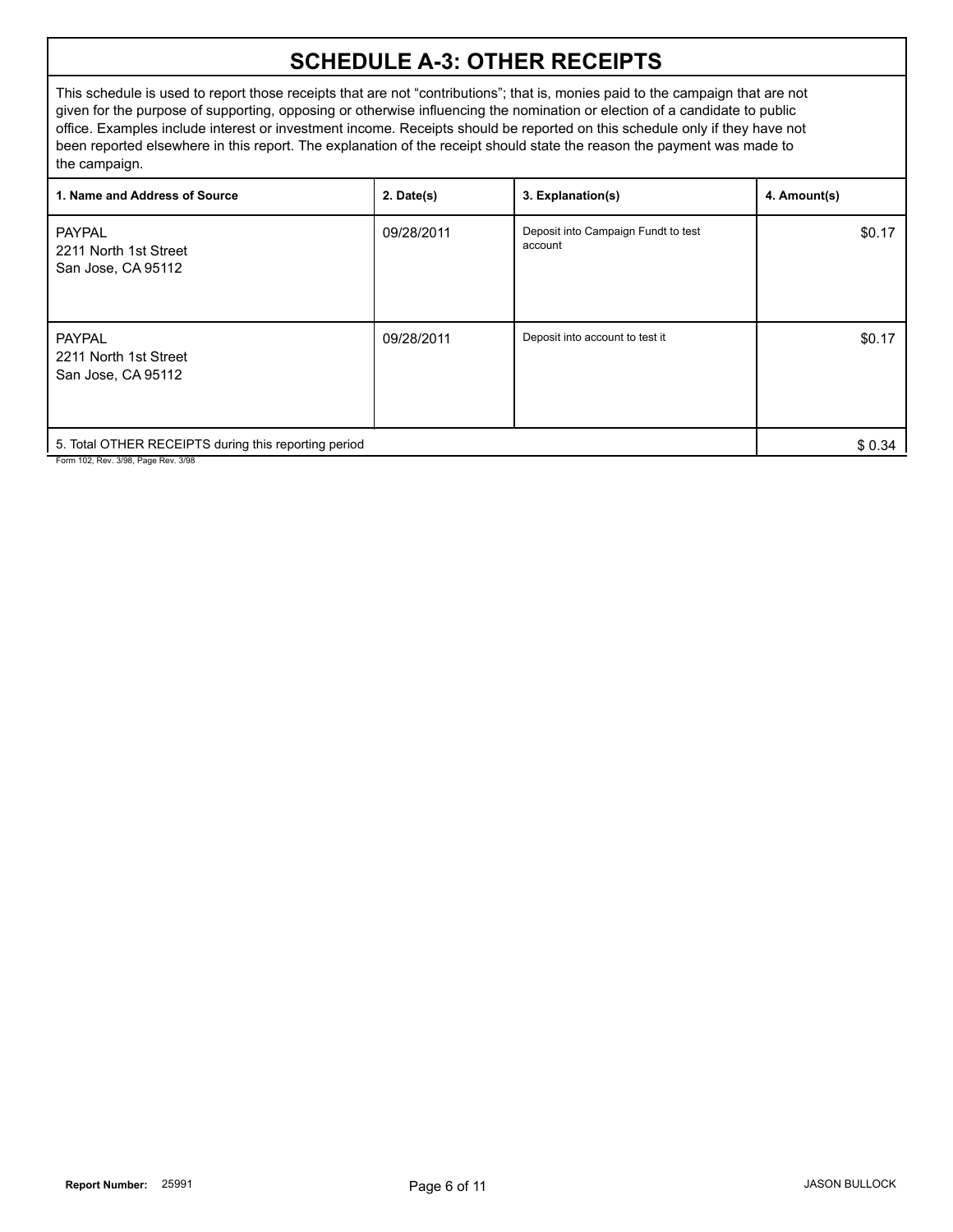| <b>SCHEDULE B: LOANS RECEIVED</b>                                                                                                                                                                                                                                                                                                                                                                              |                                                                                                                                                                                                                                                                                                                                                                                                                                          |                                                                                                                                                                                                                                                                                                                       |                                              |
|----------------------------------------------------------------------------------------------------------------------------------------------------------------------------------------------------------------------------------------------------------------------------------------------------------------------------------------------------------------------------------------------------------------|------------------------------------------------------------------------------------------------------------------------------------------------------------------------------------------------------------------------------------------------------------------------------------------------------------------------------------------------------------------------------------------------------------------------------------------|-----------------------------------------------------------------------------------------------------------------------------------------------------------------------------------------------------------------------------------------------------------------------------------------------------------------------|----------------------------------------------|
| The following information must be provided for each loan or line of credit received this reporting period, even if it has been<br>repaid. Also, complete this schedule for loans received in prior periods that are still outstanding. Separate loans must be<br>reported separately, even if from the same source. Any personal funds a candidate loans to his campaign must be<br>reported on this schedule. |                                                                                                                                                                                                                                                                                                                                                                                                                                          |                                                                                                                                                                                                                                                                                                                       |                                              |
| 1. Name and address of lender<br><b>JASON BULLOCK</b><br>370 Tremont Drive<br><b>Ruston, LA 71270</b>                                                                                                                                                                                                                                                                                                          | 2. a. Date*<br>OPTIONAL: Total amount of credit available \$                                                                                                                                                                                                                                                                                                                                                                             | 6/27/2011<br>b. Interest rate<br>c. Amount borrowed* $\dots\dots\dots\dots\dots\dots\dots$ \$<br>d. Balance due $\ldots \ldots \ldots \ldots \ldots \ldots \ldots$ \$<br>*For lines of credit, give the date the line of credit was first committed<br>at Item 2a and list only the amount actually drawn at Item 2c. | $0.00 \%$ (a.p.r.)<br>15,000.00<br>15.000.00 |
| 3. Endorsers/Guarantors                                                                                                                                                                                                                                                                                                                                                                                        | 4. Repayments this period<br>Date                                                                                                                                                                                                                                                                                                                                                                                                        | Principal                                                                                                                                                                                                                                                                                                             | Interest                                     |
| (Enter the full name and address of each person or entity that has<br>endorsed, guaranteed or otherwise secured the loan or line of credit.<br>Also, state the amount of liability for each endorser or guarantor.)                                                                                                                                                                                            | known, list all payments under principal.)                                                                                                                                                                                                                                                                                                                                                                                               | (List payments of principal and interest separately. If separate amounts are not                                                                                                                                                                                                                                      |                                              |
| 1. Name and address of lender<br><b>JASON BULLOCK</b><br>370 Tremont Drive<br>Ruston, LA 71270                                                                                                                                                                                                                                                                                                                 | 2. a. Date*<br>b. Interest rate<br>$0.00 \%$ (a.p.r.)<br>9/20/2011<br>c. Amount borrowed* $\dots\dots\dots\dots\dots\dots\dots$ \$<br>15,000.00<br>d. Balance due $\ldots, \ldots, \ldots, \ldots, \ldots, \ldots, \ldots$<br>15.000.00<br>*For lines of credit, give the date the line of credit was first committed<br>at Item 2a and list only the amount actually drawn at Item 2c.<br>OPTIONAL: Total amount of credit available \$ |                                                                                                                                                                                                                                                                                                                       |                                              |
| 3. Endorsers/Guarantors                                                                                                                                                                                                                                                                                                                                                                                        | 4. Repayments this period<br>Date                                                                                                                                                                                                                                                                                                                                                                                                        | Principal                                                                                                                                                                                                                                                                                                             | Interest                                     |
| (Enter the full name and address of each person or entity that has<br>endorsed, quaranteed or otherwise secured the loan or line of credit.<br>Also, state the amount of liability for each endorser or guarantor.)                                                                                                                                                                                            | known, list all payments under principal.)                                                                                                                                                                                                                                                                                                                                                                                               | (List payments of principal and interest separately. If separate amounts are not                                                                                                                                                                                                                                      |                                              |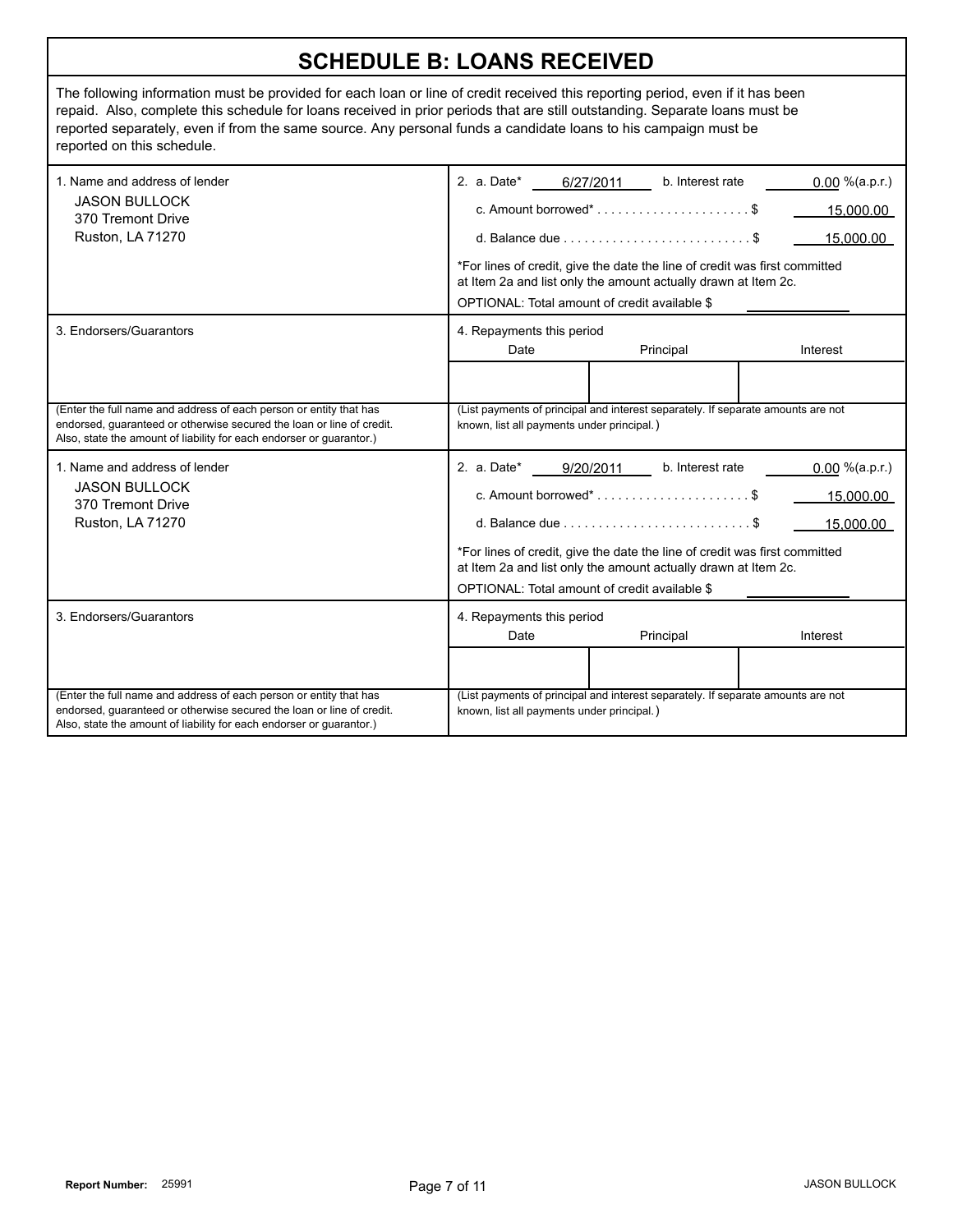| 1. Name and Address of Recipient                                                                         | 2. Expenditures this Reporting Period<br>b. Purpose(s)<br>a. Date(s) |                                                                 | c. Amount(s) |
|----------------------------------------------------------------------------------------------------------|----------------------------------------------------------------------|-----------------------------------------------------------------|--------------|
| <b>BERNICE SERVICE CLUB</b><br>403 East Fourth Street<br>Bernice, LA 71222                               | 09/29/2011                                                           | <b>Event Building Rental</b>                                    | \$100.00     |
| <b>BURTON ENTERTAINMENT</b><br>538 Carriage Way<br>Ruston, LA 71270                                      | 09/29/2011                                                           | Fundraiser - Building Rental                                    | \$400.00     |
| <b>DISCOUNT FAVORS</b><br>7950 NW 53rd Street<br><b>Ste 342</b><br>Doral, FL 33166                       | 09/13/2011                                                           | Promotional Items - Stress<br><b>Balls for Chicken Festival</b> | \$242.49     |
| <b>DOLLAR GENERAL</b><br>314 Hwy 167 North<br>Bernice, LA 71222                                          | 09/29/2011                                                           | <b>Event Supplies</b>                                           | \$23.10      |
| DUBACH RESTORATION BEAUTIFICATION<br><b>ORGANIZATIO</b><br>152 Cypress Lane<br>Dubach, LA 71235          | 09/16/2011                                                           | Dubach Chicken Festival<br>Sponsorship                          | \$600.00     |
| DUCKS UNLIMITED BERNICE CHAPTER<br>One Waterfowl Way<br>Memphis, TN 38120                                | 09/26/2011                                                           | Sponsorship                                                     | \$400.00     |
| <b>FARMERVILLE ELEMENTARY</b><br>7195 Hwy 33<br>Farmerville, LA 71241                                    | 09/17/2011                                                           | Promotional Items - Pom Poms<br>for Football Games              | \$390.00     |
| <b>FARMERVILLE HIGH SCHOOL</b><br>300 Anthony Street<br>Farmerville, LA 71270                            | 09/22/2011                                                           | Advertising - Programs to pass<br>out at games                  | \$315.00     |
| 3. SUBTOTAL (optional)                                                                                   |                                                                      |                                                                 | \$2,470.59   |
| 4. TOTAL (optional - complete only on last page of this schedule)<br>Form 102, Rev. 3/98, Page Rev. 3/98 |                                                                      |                                                                 |              |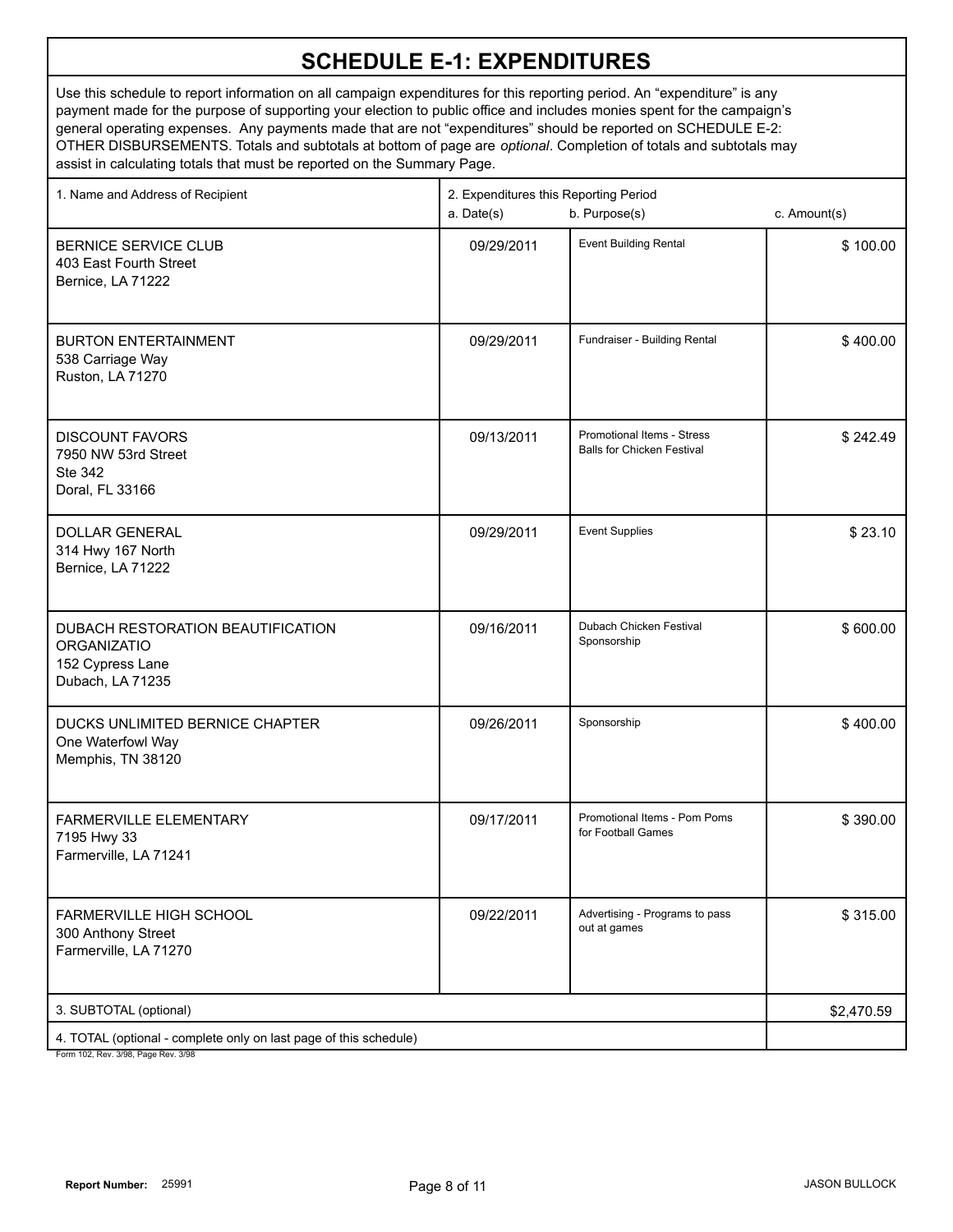| 1. Name and Address of Recipient                                                                     | 2. Expenditures this Reporting Period<br>a. Date(s)<br>b. Purpose(s) |                                                                                     | c. Amount(s) |
|------------------------------------------------------------------------------------------------------|----------------------------------------------------------------------|-------------------------------------------------------------------------------------|--------------|
| <b>LAMAR COMPANIES</b><br>P.O. Box 96030<br>Baton Rouge, LA 70896                                    | 09/21/2011                                                           | <b>Outdoor Advertising</b>                                                          | \$550.00     |
| LINCOLN PARISH SPORTSMAN JAMBOREE<br>1386 Highway 820<br>Choudrant, LA 71227                         | 09/15/2011                                                           | Sponsorship                                                                         | \$300.00     |
| LOG CABIN MESQUITE GRILL LLC<br>1906 Farmerville Hwy<br>Ruston, LA 71270                             | 09/13/2011                                                           | Event - Food - Paid via<br>Campaign Credit Card                                     | \$100.00     |
| LOUISIANA SPORTS PROPERTIES LLC<br>PO Box 849038<br>Kansas City, MO 64184                            | 09/15/2011                                                           | Radio & Video Advertising on<br>all Louisiana Tech Football<br>Games til October 22 | \$3,556.00   |
| <b>QUESTCOMM CONSULTANTS</b><br>P.O. Box 14262<br>Monroe, LA 71207                                   | 09/20/2011                                                           | Printing & Advertising - Bio<br>Cards                                               | \$1,708.01   |
| QUESTCOMM CONSULTANTS<br>P.O. Box 14262<br>Monroe, LA 71207                                          | 09/26/2011                                                           | Consulting - Monthly Retainer<br>Fee                                                | \$1,500.00   |
| <b>RAPID SIGNS</b><br>120 West Railroad Avenue<br>Ruston, LA 71270                                   | 09/13/2011                                                           | Advertising - Signs & Decals -<br>paid via Campaign Credit Card                     | \$961.31     |
| <b>RAPID SIGNS</b><br>120 West Railroad Avenue<br><b>Ruston, LA 71270</b>                            | 09/13/2011                                                           | Signs - Billboard Wrap                                                              | \$623.88     |
| 3. SUBTOTAL (optional)                                                                               |                                                                      |                                                                                     | \$9,299.20   |
| 4. TOTAL (optional - complete only on last page of this schedule)<br>Form 102 Rev 3/98 Page Rev 3/98 |                                                                      |                                                                                     |              |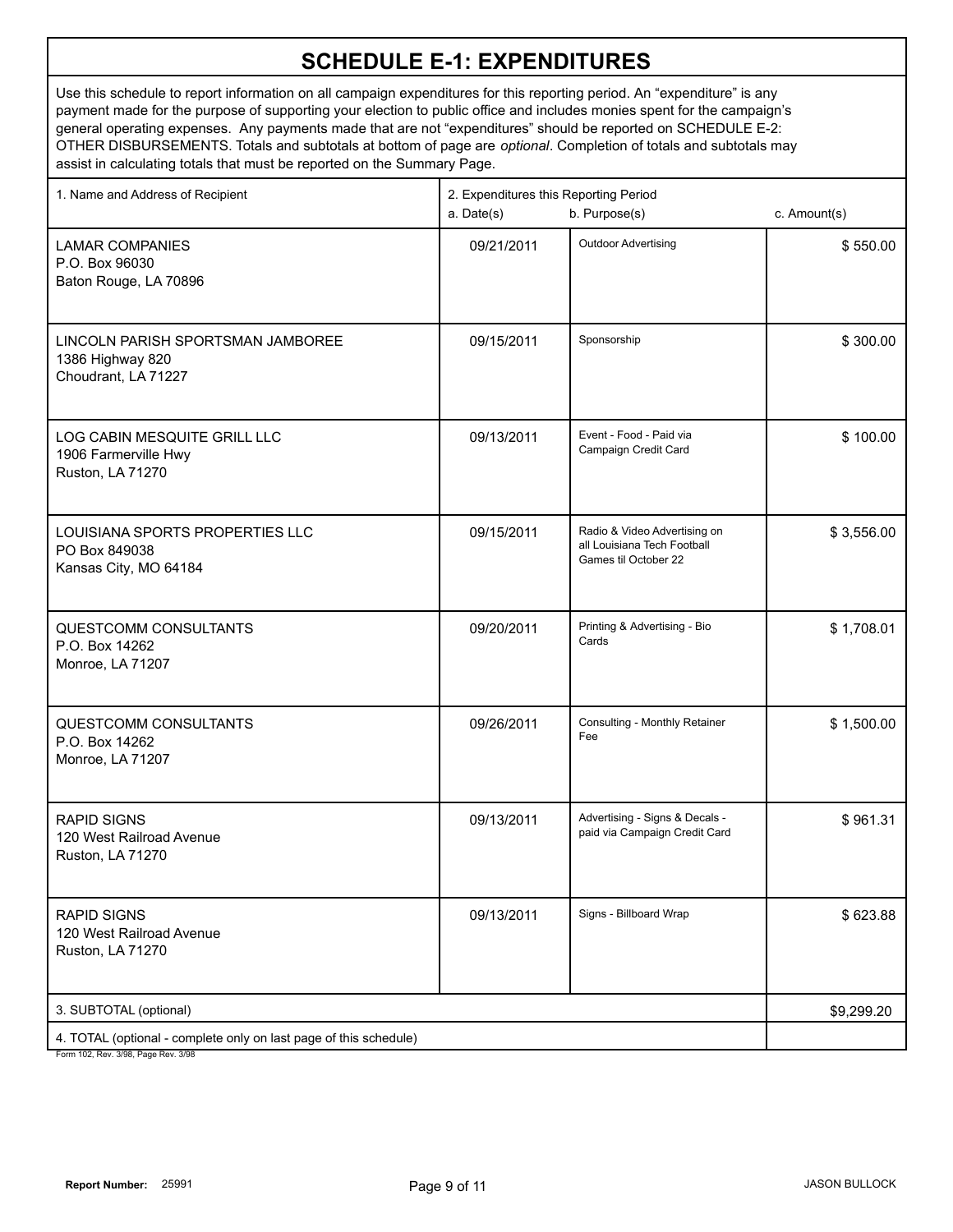| 1. Name and Address of Recipient                                                                     | 2. Expenditures this Reporting Period<br>b. Purpose(s)<br>a. Date(s) | c. Amount(s)                                                                     |          |
|------------------------------------------------------------------------------------------------------|----------------------------------------------------------------------|----------------------------------------------------------------------------------|----------|
| <b>RAPID SIGNS</b><br>120 West Railroad Avenue<br>Ruston, LA 71270                                   | 09/20/2011                                                           | Advertising - Circle Decals                                                      | \$424.24 |
| RUSTON BEARCAT FOOTBALL CLUB<br>900 Bearcat Drive<br>Ruston, LA 71270                                | 09/15/2011                                                           | Quarter Annoucement<br>Advertising                                               | \$500.00 |
| SIR SPEEDY<br>1825 Avenue of America<br>Monroe, LA 71201                                             | 09/29/2011                                                           | Promotional Items - Fans &<br>Office Supplies - Note Cards                       | \$756.18 |
| SUPER 1 FOODS<br>1500 North Trenton<br>Ruston, LA 71270                                              | 09/29/2011                                                           | <b>Event Supplies</b>                                                            | \$35.40  |
| THE BANNER<br>P.O. Box 568<br>Bernice, LA 71222                                                      | 09/13/2011                                                           | Newspaper Advertising                                                            | \$160.00 |
| THE BANNER<br>P.O. Box 568<br>Bernice, LA 71222                                                      | 09/14/2011                                                           | Newspaper Advertising                                                            | \$160.00 |
| THE BANNER<br>P.O. Box 568<br>Bernice, LA 71222                                                      | 09/26/2011                                                           | Newspaper Advertising                                                            | \$160.00 |
| THE RADIO PEOPLE<br>1109 Hudson Lane<br>Monroe, LA 71203                                             | 09/14/2011                                                           | Radio Advertising/Sponsorship<br>- Lake D'Arbonne Country<br>Sportsman's Exp Ads | \$135.00 |
| 3. SUBTOTAL (optional)                                                                               | \$2,330.82                                                           |                                                                                  |          |
| 4. TOTAL (optional - complete only on last page of this schedule)<br>Form 102 Rev 3/08 Rage Rev 3/08 |                                                                      |                                                                                  |          |